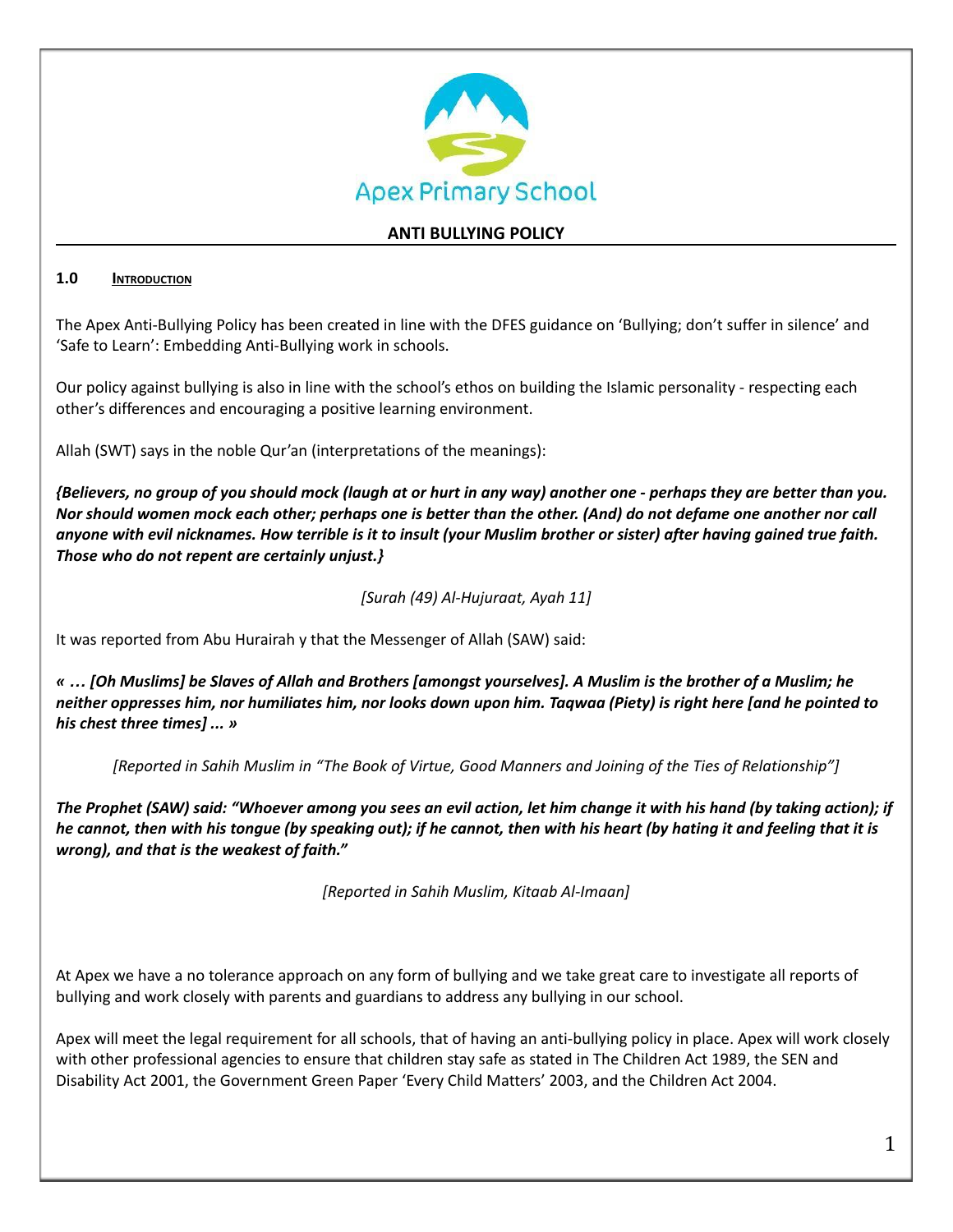#### **2.0 AIMS OF THE POLICY**

- To create a school ethos that has a no-tolerance policy on bullying so that a safe and secure environment is created for everyone to learn, express themselves and work in
- To create an environment where children feel confident to disclose and discuss incidences of bullying behaviour
- To create awareness of what bullying is amongst all governors, teaching and non-teaching staff, pupils and parents/guardians
- To create awareness amongst all governors, teaching and non-teaching staff of the different forms of bullying, methods of detection and the effect it has on pupils (Refer to the Child Protection Policy)
- To develop effective procedures for recording and reporting incidents of bullying behaviour
- To develop effective and fair procedures for investigating any incidents of bullying
- To make all pupils and parents/guardians aware of what the school policy is on bullying and what they can do if it occurs.

### **3.0 WHAT IS BULLYING?**

Bullying is any act of aggression be they verbal, physical, psychological or deliberate exclusion of a student from other students or groups of students. We believe that a pupil is bullied if they suffer from:

| Emotional      | Being unfriendly, excluding, tormenting (e.g. hiding books, gestures), ridiculing, humiliation                                                |
|----------------|-----------------------------------------------------------------------------------------------------------------------------------------------|
| Verbal         | Name-calling, sarcasm, spreading rumours, threats, teasing, making rude remarks, making fun of<br>someone                                     |
| Physical       | Pushing, kicking, hitting, pinching, throwing stones, biting, , punching or any other forms of<br>violence, taking or hiding someone's things |
| Racist         | Racial taunts, graffiti, gestures, making fun of culture and religion                                                                         |
| Sexual         | Unwanted physical contact or sexually abusive or sexist comments                                                                              |
| Online/cyber   | Setting up 'hate websites', sending offensive text messages, emails and abusing the victims via<br>their mobile phones                        |
| Disability/SEN | Any unfavourable or negative comments, gestures or actions made to someone relating to their<br>disability or special educational needs       |

#### Bullying is not:

It is important to understand that bullying is not the *odd occasion* of falling out with friends, name calling, arguments or when the occasional trick or joke is played on someone. It is bullying if it is done *Several Times On Purpose* (STOP). Children sometimes fall out or say things because they are upset. When occasional problems of this kind arise it is not classified as bullying. It is an important part of children's development to learn how to deal with friendship breakdowns, the odd name calling or childish prank. We all have to learn how to deal with these situations and develop social skills to repair relationships.

## Where does bullying happen?

It can happen anywhere – in the classroom, in the corridor, in the toilets, in the dining hall, in the playground. Bullying may also happen on the way to and from school.

## **4.0 SIGNS AND SYMPTOMS**

A child may indicate, by different signs or behaviour, that he or she is being bullied. Adults should be aware of these possible signs and investigate further if a child:

- Is frightened of walking to or from school
- Begs to be driven to school
- Changes their usual routine/route to school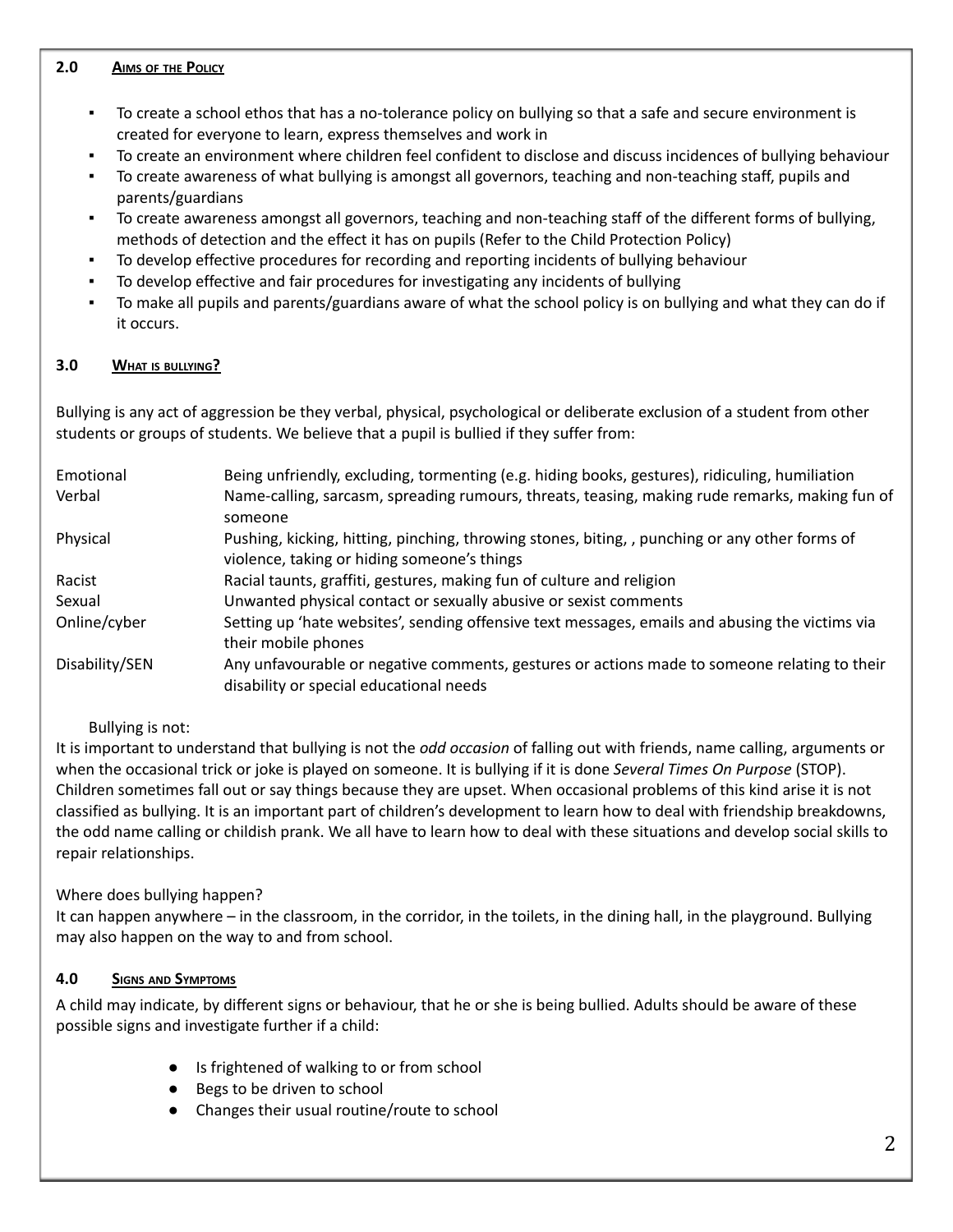- Begins truanting
- Becomes withdrawn, anxious or lacking in confidence
- Starts stammering
- Attempts or threatens suicide or runs away
- Cries themselves to sleep at night or has nightmares
- Feels ill in the morning
- Begins to under-perform in school work
- Comes home with clothes torn or books damaged
- Has possessions go "missing"
- Asks for money or starts stealing money (to pay the bully)
- Has unexplained cuts or bruises
- Comes home starving (money/snack/sandwiches have been stolen)
- Becomes aggressive, disruptive or unreasonable
- Starts swearing or using aggressive language for no apparent reason
- Is bullying other children or siblings
- Stops eating
- Is frightened to say what's wrong
- Gives improbable excuses for any of the above.

These signs and behaviours could indicate other problems, but bullying should be considered a possibility and should be taken seriously and investigated as soon as possible.

### **5.0 PROCEDURE TO REPORT BULLYING**

This is a set of guidelines for teachers to follow if they suspect a child is being bullied or if an incidence of bullying is reported to them. Teachers should:

- Never ignore any suspected bullying
- Not make premature assumptions about bullying
- Listen carefully to all accounts to gain a full picture of what has happened
- A problem solving approach needs to be adopted not focusing on blame but on practically solving the problem to minimise the reoccurrence
- Any investigation needs to be followed up to check that the bullying has not resumed or taken another form

#### **6.0 PROTOCOL FOR TEACHERS ON INCIDENTS OF BULLYING**

- Listen carefully and with consideration to all reports of bullying
- Never ignore a problem or an incidence of bullying
- Identify all sides of the incident so that you are fully aware of the situation
- Talk to all pupils involved
- Attempt to resolve the situation with both sides sitting and discussing the incident together
- The incident needs to be recorded in the Welfare concerns log (located online). Details need to include: date, time, names of those in involved, account of what was seen, heard or said (Refer to Child Protection Policy on questioning and Behaviour Policy for appropriate sanctioning). <https://goo.gl/forms/ojF5EJJUlGjkLGTq2>
- Serious incidents need to be reported to the Head Teacher
- Follow up with the discipline procedures outlined in the Behaviour Policy
- If necessary and appropriate, the Child Protection Officer in school, Social Services or police will be consulted

## **7.0 PROCEDURE FOR THE HEAD TEACHER**

Once an incident is serious enough to be reported to the Head Teacher, the following procedure needs to be followed:

Read the incident(s) recorded in the Incident sheet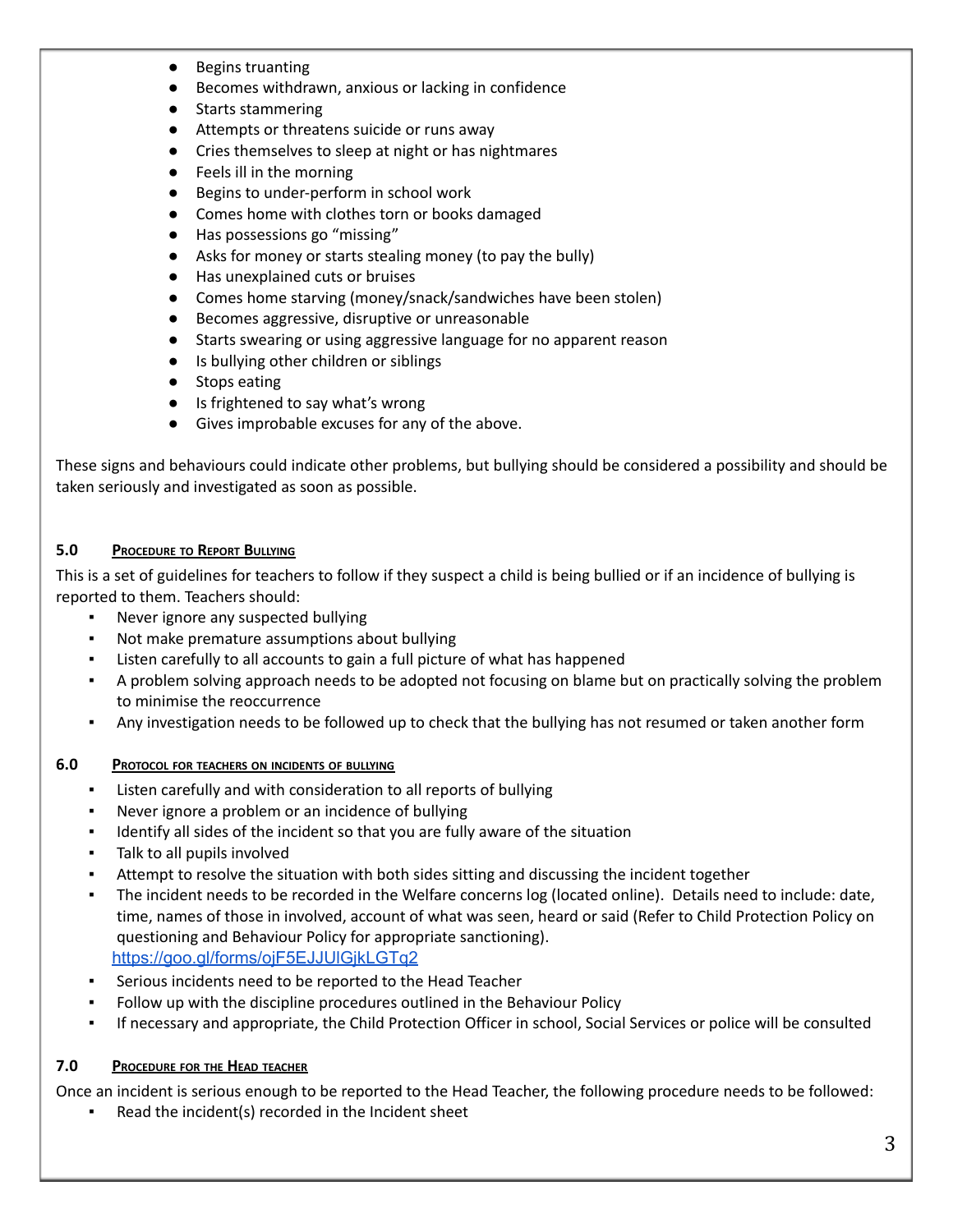- Discuss with the teacher reporting the incident
- Listen carefully to all sides of the argument
- Establish how regularly the incident/bullying has been going on for
- Establish whether the discipline procedures have been exhausted
- If incident is serious or continuous then engage parents of both the child that is bullying and being bullied

## **8.0 POLICY ON INVOLVING PARENTS**

When parents are contacted to discuss the problem and solutions that will be put in place, great care needs to be taken on the approach. This is a very sensitive subject for both parents involved and it is more productive to discuss the solution at length rather than the problem. The following points are guidelines for involving parents.

- Approach parents in a calm manner
- Involve the parents constructively
- Use a problem solving approach
- When approaching the parents of the bully, approach not in a blaming way but rather in a way to solve problems that their child is having at school (make them aware of the disciplinary procedures and the school's policy against bullying)
- When approaching parents of the child who is being bullied make them aware of our policy against bullying and assure them that the school will do all that is possible to address the problem
- Discuss with each set of parents what actions will be taken at school to solve the problem and prevent its reoccurrence.
- Ask the parents/guardians what action they will be taking at home to contribute to the solution
- Set out a timeframe with the parents and the agreed measures (these plans should initially be for two weeks and then reviewed with both sets of parents)
- In serious incidences, the child who is bullying may need to be excluded from the school for a period of time (parents will need to be informed if the measures taken do not solve the problem then the permanent exclusion is possible)

## **9.0 SANCTIONS USED FOR BULLYING**

Some of the possible sanctions that may be carried out depending on the incident are as follows:

- Apologise to the victim(s) verbally or in writing
- Lose privileges
- Lose playtimes (stay with the class teacher, write lines or do extra work)
- Stand outside the Head Teacher's office
- **Head Teacher's homework**
- Spend playtimes and lunchtimes with an adult
- Parents will be invited into school
- Go on a self-improvement report
- Be removed from class and work in isolation
- Lose team points
- Report to the Head Teacher or Deputy Head Teacher
- Be withdrawn from participation in school visits, clubs and events not essential to the curriculum
- Fixed-term exclusion
- Permanent exclusion

## **10.0 BULLYING OF CHILDREN WITH SPECIAL EDUCATIONAL NEEDS**

Apex Primary School is an inclusive school. We provide a secure, accepting, safe and stimulating environment where everyone is valued for who they are.

At Apex, we have some children who have learning difficulties and/or communication difficulties and also high attainers/ gifted and talented pupils. Everyone involved in the school is very aware that these children can be especially vulnerable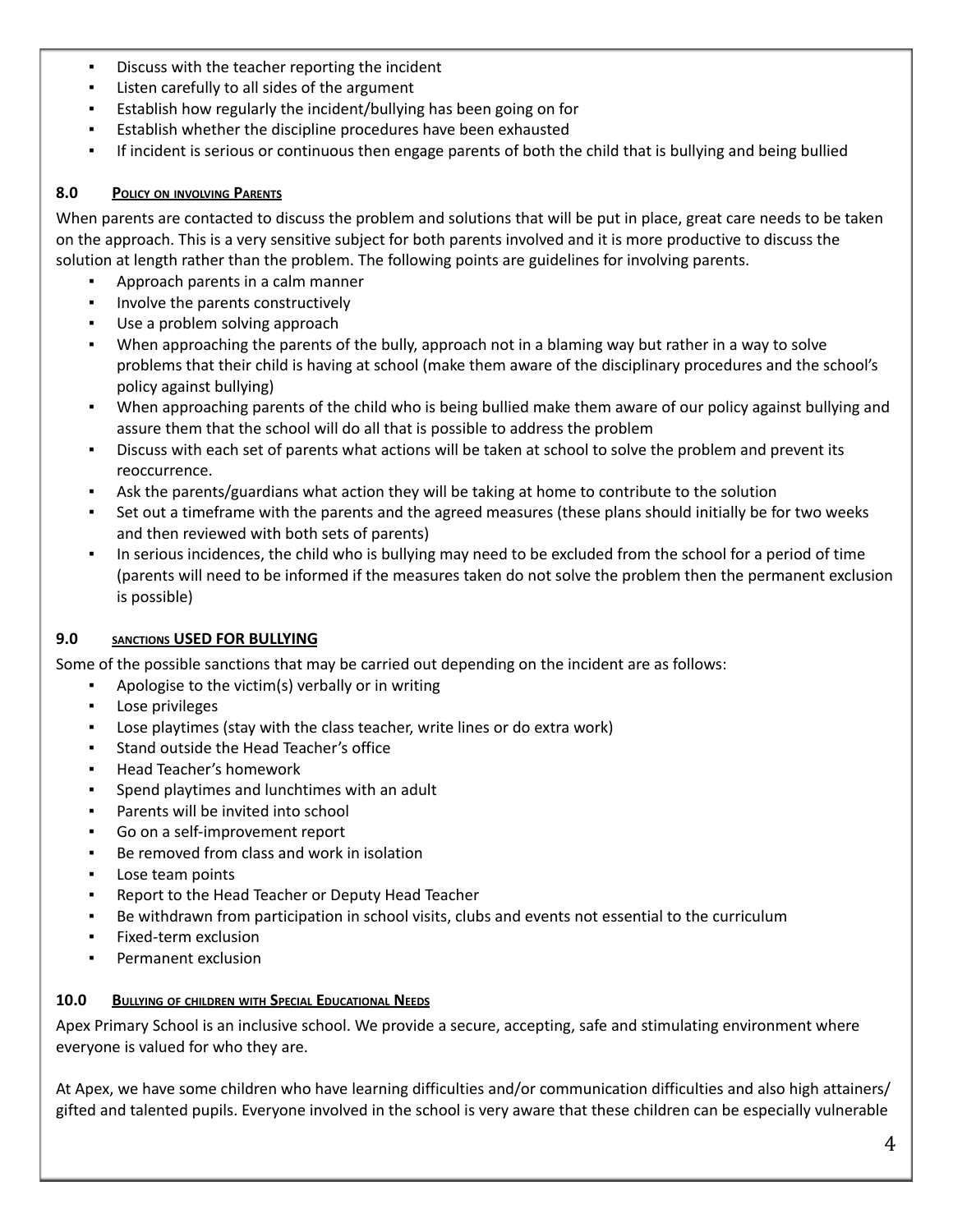to bullying and we are therefore particularly vigilant at all times. Staff will treat this type of bullying seriously and in the same way as any other type of bullying.

# **11.0 CURRICULUM APPROACH**

Whole school initiatives and proactive teaching strategies will be used throughout the school to develop a positive learning environment with the aim of reducing the opportunities for bullying to occur. The following strategies can include:

- Whole school assembly on bullying
- Create awareness about what bullying is
- Create awareness of what constitutes bullying
- Encourage reporting of bullying
- Encourage against bullying by discussing the Islamic Personality and emphasise within the Islamic Studies curriculum (Anti-bullying week in Islamic Studies – Respecting Differences)
- Incorporating awareness of bullying into the PSHE
- **•** Show and tell assemblies help children to get to know each other in other ways and promote friendship development
- **•** Active participation in Anti-Bullying Awareness Week and also involving parents
- Involving the whole school community in writing and reviewing the policy
- Undertaking regular questionnaires and surveys to monitor the extent of bullying in the school and the effectiveness of the anti-bullying policy
- Each class agreeing on their own set of class rules
- Making national anti-bullying week a high profile event each year, involving parents
- To make cross-curricular links with PHSE (Personal, Health & Social Education) in Islamic Studies
- Circle time on bullying issues
- Children writing stories and poems and drawing pictures about bullying
- Children being read stories about bullying
- Using drama activities and role-plays to help children be more assertive and teach them strategies to help them deal with bullying situations
- Prominently displaying anti-bullying posters produced by the children around the school
- Introduction of a confidential 'Concerns' box where children and parents/guardians can write and post their concerns and ideas
- Introducing playground improvements and initiatives
- Using praise and rewards to reinforce good behaviour
- Encouraging the whole school community to model appropriate behaviour towards one another
- Organising regular anti-bullying training for all staff

# **12.0 MONITORING AND EVALUATION OF THE POLICY**

To ensure this policy is effective, it will be regularly monitored and evaluated. The incident log will be used to gauge the effectiveness of the policy.